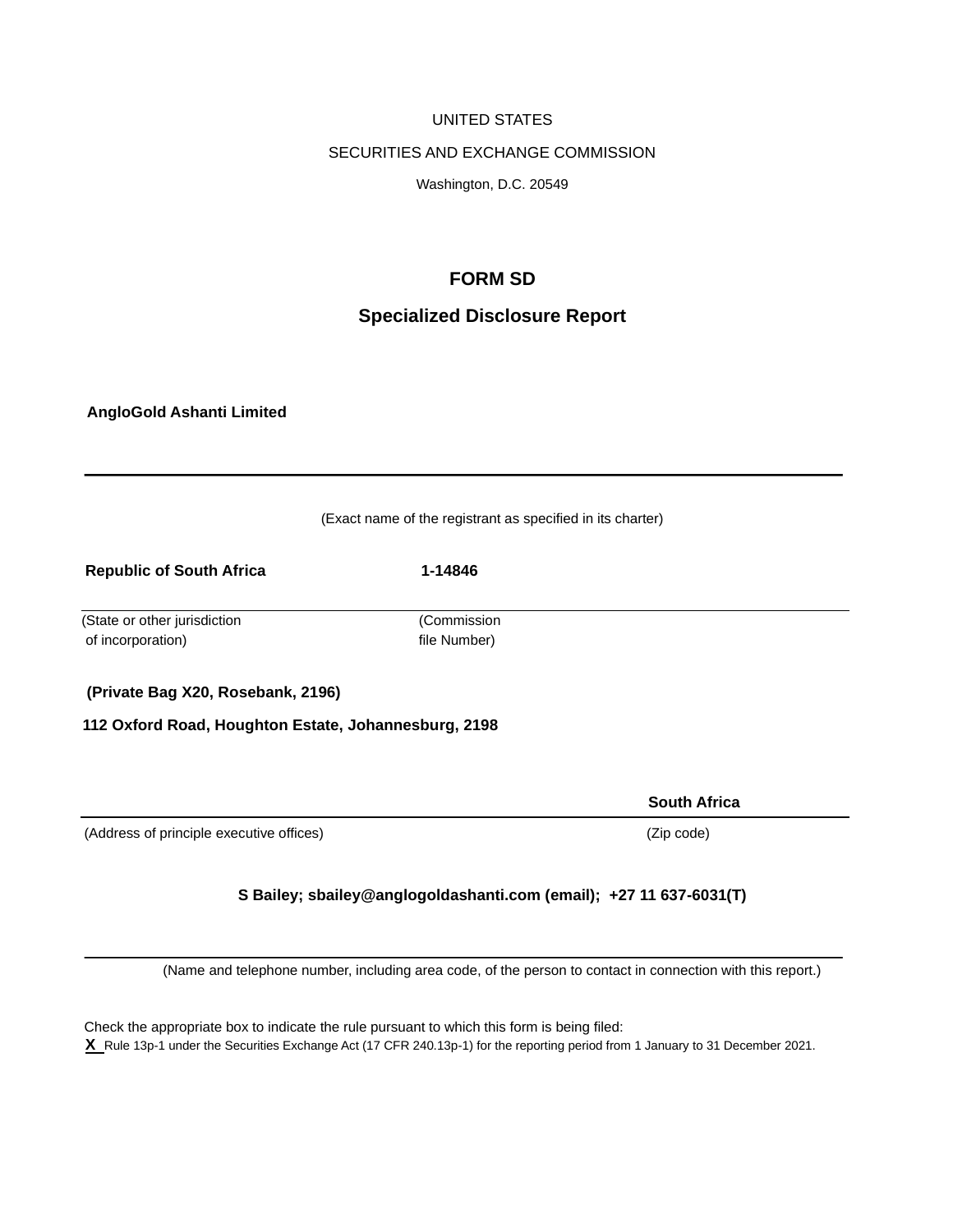## **ITEM 1.01 Conflict Minerals Disclosure**

## **CONFLICT MINERALS DISCLOSURE**

This specialised disclosure report on Form SD is filed pursuant to Rule 13p-1 under the Securities Exchange Act.

#### **Group information**

AngloGold Limited was formed in June 1998 with the consolidation of the gold mining interests of Anglo American plc. AngloGold Ashanti Limited, as the company exists today, was formed on 26 April 2004 following the business combination between AngloGold Limited and Ashanti Goldfields Company Limited.

#### **CURRENT PROFILE**

AngloGold Ashanti Limited ("AngloGold Ashanti") is headquartered in Johannesburg, South Africa. The company (Registration number 1944/017354/06) was incorporated in the Republic of South Africa in 1944 under the name of Vaal Reefs Exploration and Mining Company Limited and operates under the South African Companies Act.

Its registered office is at 112 Oxford Road, Houghton Estate, Johannesburg, 2198, South Africa. The general telephone number is +27 11 637 6000 and the internet address is https://www.anglogoldashanti.com.

While AngloGold Ashanti's primary listing is on the Johannesburg Stock Exchange (JSE), the company is also listed on the New York Stock Exchange (NYSE), the Ghana Stock Exchange (GhSE) and the Australian Securities Exchange (ASX). Our agent for service of process in the United States is AngloGold Ashanti North America Inc., 4601 DTC Boulevard, Suite 550, Denver, CO 80237.

#### **Business overview**

AngloGold Ashanti is an independent, global gold mining company with a diverse portfolio of operations, projects and exploration activities across nine countries on four continents. While gold is our principal product, we also produce silver (Argentina) and sulphuric acid (Brazil) as by-products. Approximately 97% of the company's revenue is derived from the sale of gold produced at its operations.

#### **PRODUCTS**

AngloGold Ashanti's main product is gold. Once mined, the gold ore is processed into doré (unrefined gold bars) on site and then dispatched to precious metals refineries for refining to a purity of at least 99.5%, in accordance with the standards of 'good delivery' as determined by the London Bullion Market Association (LBMA). The refined gold is then sold directly to bullion banks.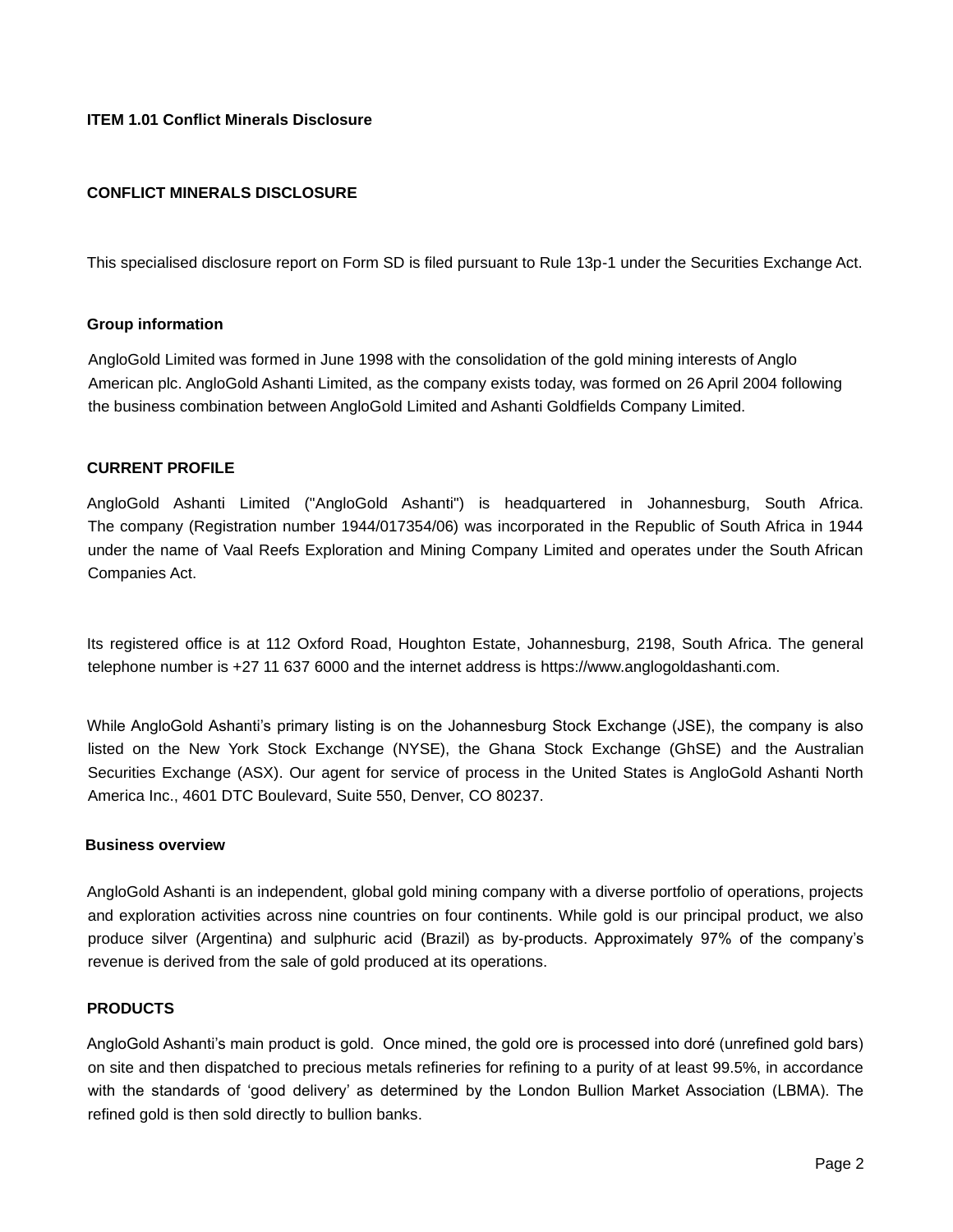The doré is refined at refineries not controlled by AngloGold Ashanti except for its operations in Brazil where AngloGold Ashanti owns and operates the Queiróz Plant. The only product manufactured by AngloGold Ashanti which contains a mineral affected by conflict, specifically gold, is refined gold produced at the Queiroz Plant.

The Queiróz Plant has been a member of the "London Good Delivery Gold List" since March 1986 and manufactures gold from doré supplied by the AngloGold Ashanti operations in Brazil.

## **OPERATIONS**

Our portfolio of ten operations and four projects in nine countries comprises long-life, operating assets with differing ore body types, located in key gold producing regions around the world. Our operations and projects are grouped regionally as follows:

- Africa (Democratic Republic of the Congo, Ghana, Guinea, Tanzania);
- Americas (Argentina, Brazil, projects in Colombia and United States of America ); and
- Australia (Australia).

## **THE DODD-FRANK ACT AND "CONFLICT MINERALS" DEFINITION**

The Dodd-Frank Wall Street Reform and Consumer Protection Act of 2010 and rules promulgated thereunder by the Securities and Exchange Commission (the "SEC") impose certain reporting obligations on public companies that manufacture or contract to manufacture products containing columbite-tantalite (coltan), cassiterite, gold, wolframite, or their derivatives, which are limited to tantalum, tin and tungsten (unless the Secretary of State determines that additional derivatives are financing conflict in the Democratic Republic of the Congo or adjoining countries) or any other mineral or its derivatives determined by the Secretary of State to be financing conflict in the Democratic Republic of the Congo or an adjoining country ("Conflict Minerals") that may have originated from the Democratic Republic of the Congo or adjoining countries ("Covered Countries"). Under the SEC rules, if any Conflict Minerals are necessary to the functionality or production of a product manufactured by us or contracted by us to be manufactured, we must conduct in good faith a reasonable country of origin inquiry to determine whether (a) any Conflict Minerals originate in the Covered Countries or (b) are from recycled or scrap sources, as defined by paragraph (d)(6) of Item 1.01 of Form SD.

The Securities and Exchange Commission does not consider an issuer that mines or contracts to mine Conflict Minerals to be manufacturing or contracting to manufacture those minerals unless the issuer also engages in manufacturing, whether directly or indirectly through contract, in addition to mining. AngloGold Ashanti, as a consequence of its refinery operation in Brazil engages in manufacturing in addition to mining.

Gold mining can have a beneficial impact on the areas where it is conducted. Mined and traded responsibly, gold can help alleviate poverty of individuals, contribute to the economic and social development of communities and improve the wealth of countries. AngloGold Ashanti recognises, however, that gold may also be mined and traded in a manner which fuels conflict and contributes to human rights violations.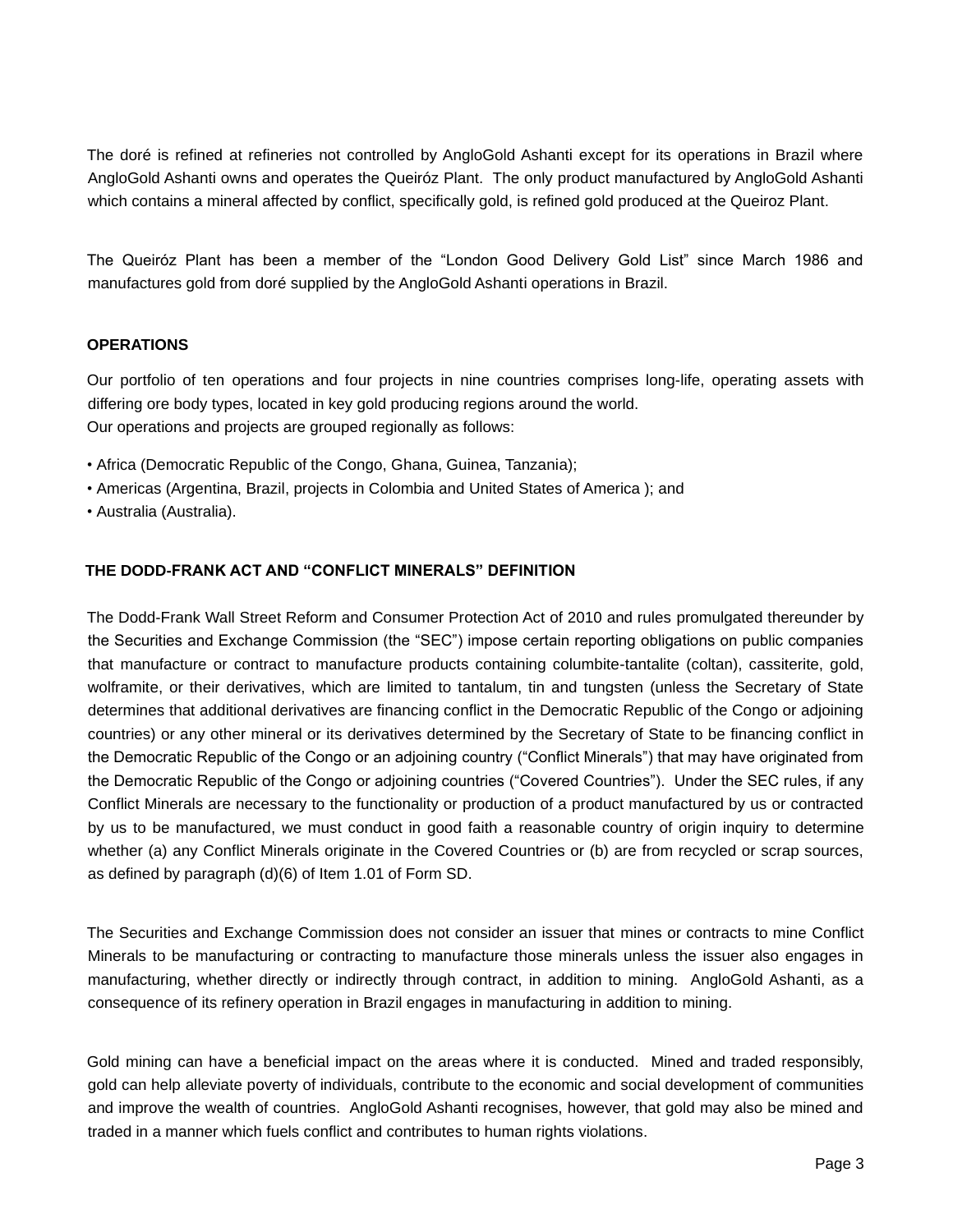We have put in place practices, procedures and controls with the goal of ensuring that our operations do not contribute to conflict and that we monitor and report on these practices, controls and standards.

Increasingly, customers and consumers want the assurance that the gold they purchase has not contributed to conflict or human rights abuses. This has resulted in a number of measures being introduced by industry-related organisations to prevent gold and other commodities being used to fund conflict and other violations of human rights.

## **REASONABLE COUNTRY OF ORIGIN INQUIRY AND INTERNATIONAL DUE DILIGENCE STANDARDS**

Since 2013, we have taken an active role in developing voluntary standards that enable us to reasonably determine the country of origin for the gold we produce as well as to demonstrate that we operate responsibly in keeping with international standards. The standards we follow are:

- **The World Gold Council Conflict-Free Gold Standard (CFGS)**. This is an industry-led approach to combat the potential misuse of gold to fund illegal armed conflict and associated human rights abuses. The standard is aligned to the OECD Due Diligence Guidance for Responsible Supply Chains of Minerals from Conflict-Affected and High-Risk Areas and the Supplement on Gold.
- **The London Bullion Market Association (LBMA) Responsible Gold Guidance.** The association represents the interests of the participants in the wholesale gold market and its guidance includes refining standards, good trading practices and standard documentation. AngloGold Ashanti's wholly owned and operated Queiróz Plant in Brazil was one of the first three refineries in the world to be certified to the new standard in June 2013.

AngloGold Ashanti has played a leading role in developing the CFGS and taken a public stand in applying them, not only to demonstrate its commitment to responsible business practices and to making positive contributions to the societies in which it operates, but also to ensure that the gold in its supply chain does not fuel conflict, contribute to human rights abuses or breach international humanitarian law.

The CFGS comprises five parts. A toolkit was developed to assist companies in achieving compliance. This includes background information, checklists and advice on compiling evidence packs. A guidance document for external assurers was also prepared.

Part A of the CFGS was assessed for all of AngloGold Ashanti's operations by an AngloGold Ashanti internal review team. Part A involves a conflict and sanctions assessment of all of AngloGold Ashanti's mine locations and uses official sources on international sanctions and conflict recognition. These include the European Union, United Nations Security Council and UK government sanction and embargo lists. As specified in the CFGS, external sources were also used to evaluate the presence of conflict or high risk in the countries where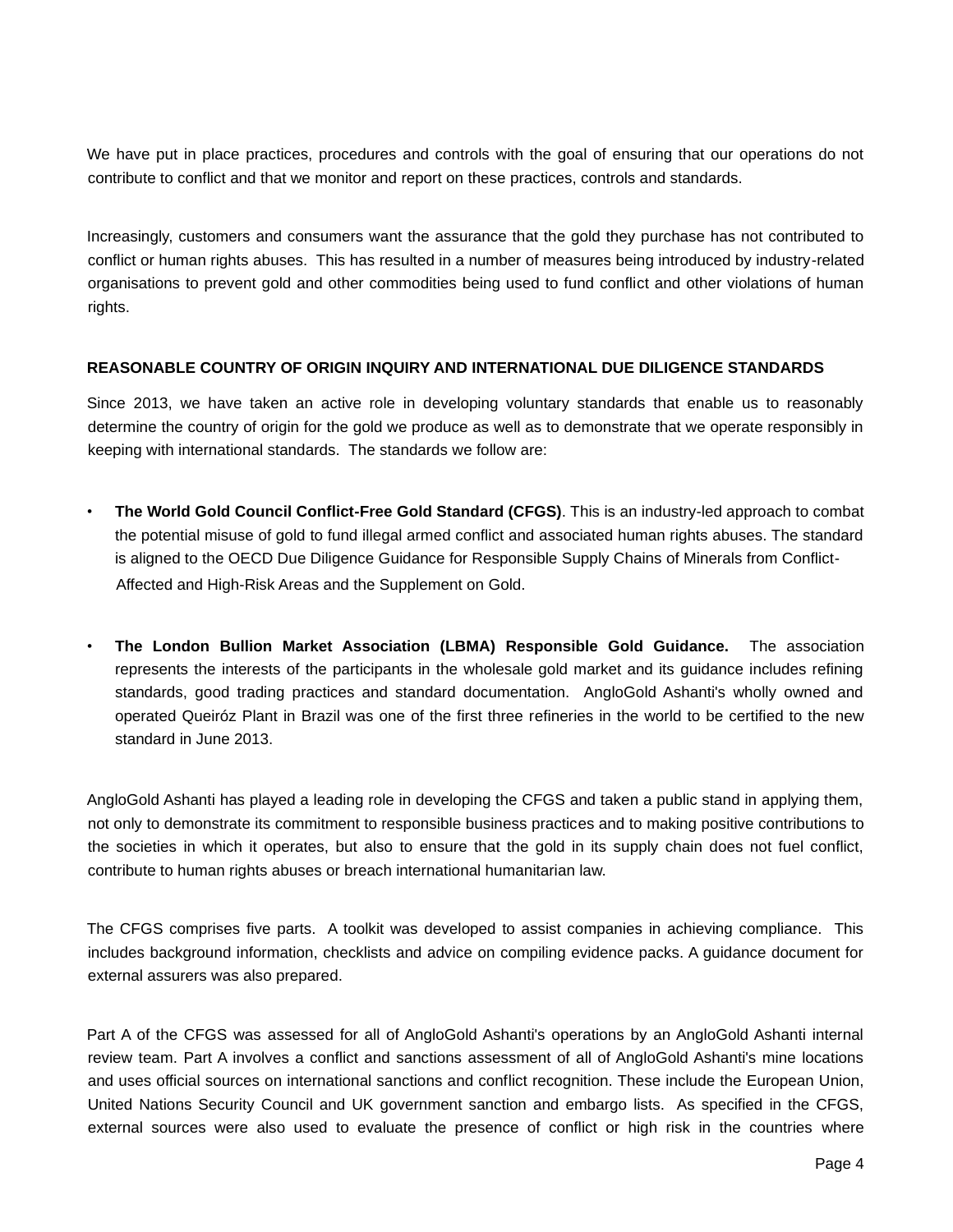AngloGold Ashanti operates or transports its product. The Heidelberg Institute's Conflict Barometer was used to assess the location and intensity of conflicts. This data also informed which countries would be reported on.

The Part A assessment indicated that AngloGold Ashanti is not operating in any countries that are subject to international sanctions or embargoes relating to export and trade in gold. The Democratic Republic of the Congo, and parts of Brazil (drug trafficking) was identified as high-risk according to the Heidelberg Conflict Barometer. However, we have no controlled operations in the Democratic Republic of the Congo, as the Kibali operation is a joint venture operated by Toronto-based Barrick Gold Corporation, and in Brazil there has been no impact on our operations as the risk is concentrated around major cities.

The Part B assessment examines evidence in five areas to determine the company's conformance to the CFGS:

- public commitment whether there is a human rights policy in place;
- activities found or not found culpable of abuses, using influence to prevent abuse by others;
- security due diligence on security providers;
- payments and benefits-in-kind disclosure of payments to governments, whether funding has been provided to private groups accused of human rights abuses; and
- stakeholder engagement vulnerable groups, systems for dealing with grievances.

AngloGold Ashanti has conducted extensive work to assess its conformance to the CFGS, including operations not identified as conflict-affected or high risk in the Part A assessment.

The Part C assessment relates to the handling of gold and gold-bearing material on site, and then once it leaves the mine. It focuses on the nature of production, control of gold at the operation and transportation between mine and refinery. AngloGold Ashanti used a risk-based approach to implement this part of the standard. This includes mapping the mine-site supply chain from shaft or pit, to the point of dispatch and handover to a security company for transport to a refinery, determining risk points for potential gold loss, and finding inefficiencies in the supply chain. Other common risk points include the loading of trucks and movement of gold-bearing material to the plant, the handling of the material in the various circuits within the plant and the smelt house, and the dispatch of gold from that point.

The final two parts of the CFGS refer to:

• a company statement confirming that AngloGold Ashanti accepted externally-sourced gold from Matsa Resources Limited ("Matsa Resources"), at the Sunrise Dam Mine in Australia; and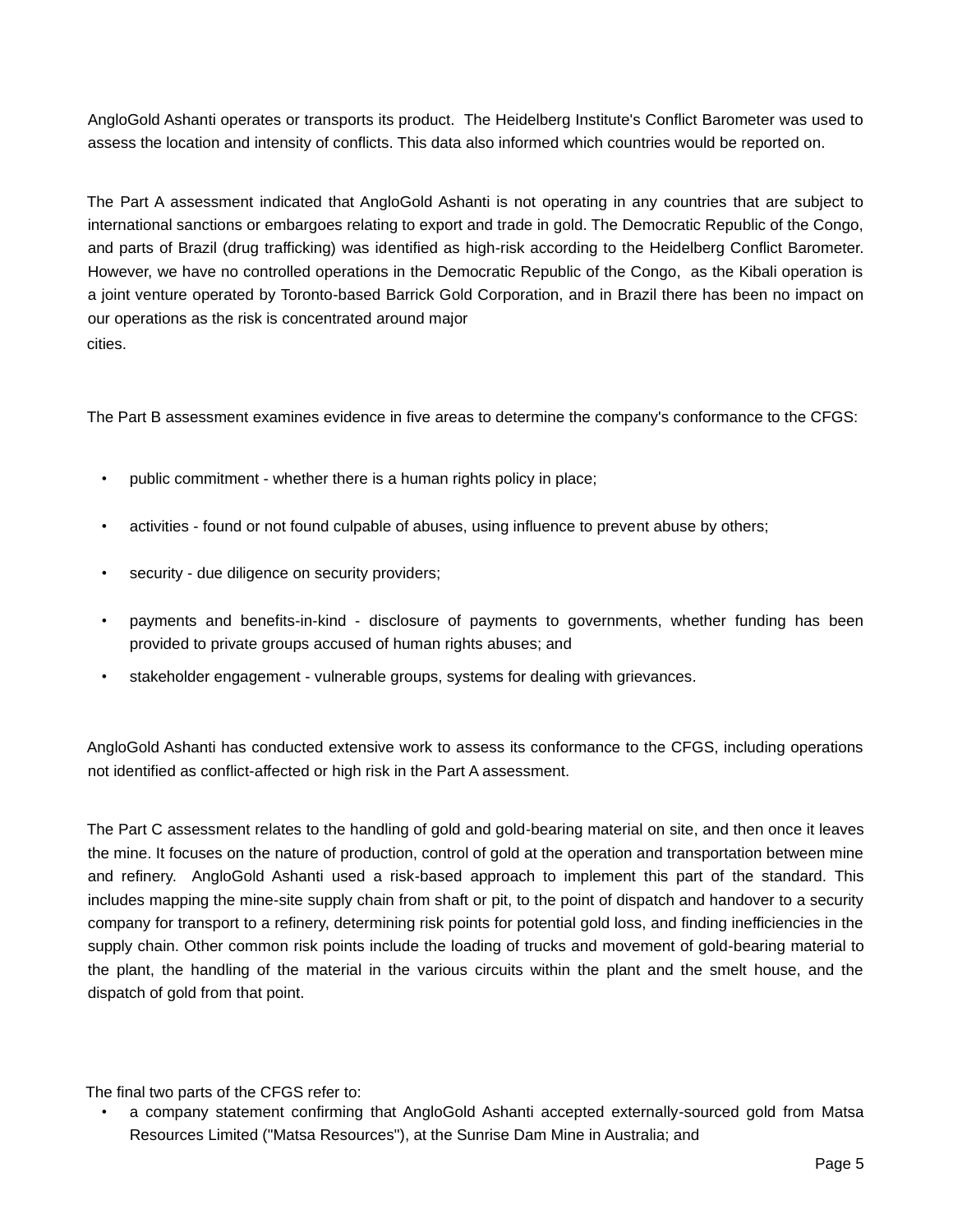• a company statement confirming that AngloGold Ashanti accepted externally-sourced gold from Vale S.A. ("Vale"), at the Córrego do Sítio Mineração Mine in Brazil.

Initial due diligence was undertaken and it reasonably determined that there were no links between the gold and gold-bearing material and areas assessed to be 'conflict affected or high-risk'. The AngloGold Ashanti corporate team carried out these components.

Group Internal Audit also conducted a desk top review on Part A and D to determine compliance to the CFGS.

Focus areas included:

- Reviewing and determining the appropriateness of external sources used for the conflict assessment;
- Assessing the correctness of the outcomes reached by the corporate-led annual formal conflict assessment; and
- Reviewing externally sourced gold disclosures against feedback from operations. Disclosed volumes were not recalculated.
- Reviewing responsible gold certification for Queiroz Plant, Rand Refinery and The Perth Mint Refinery.

Our compliance to voluntary responsible gold standards enables us to determine with reasonable confidence that the country of origin (Brazil) for the refined gold we produce at our Queiróz Plant is in keeping with the SEC's requirements and allows to demonstrate that we operate responsibly and create rigorous mechanisms for self governance and transparency, in keeping with the well-recognized international standards discussed above.

## **AngloGold Ashanti's evaluation**

Following our Part A – Conflict Assessment, we concluded that we did not breach any international sanctions and that none of our mines or transport routes are located in 'conflict-affected or high-risk' areas. Parts of Brazil are ranked 4 (drug trafficking related) in the 2021 Heidelberg Conflict Barometer, but it is mainly centered around drug trafficking in the country and concentrated around major cities e.g. Rio de Janeiro and Sao Paulo, which has not had an impact on our operations.

No Deviations from Conformance with the Standard arose during the reporting period.

We also complied with Part D – Externally Sourced Gold Assessment, as we toll treated gold bearing material in Australia and Brazil.

- a. The Sunrise Dam Mine (SDGM) in Western Australia toll treated gold bearing material that emanated from Matsa Resources and ore purchased in 2021 was from The Red October Mine of Matsa Resources, which is a junior mining company operating in Australia. The 2021 Heidelberg Barometer ranked Australia as a "no conflict" zone. The source of the ore is in the same area as the Sunrise Dam Mine therefore in an area of no conflict with an extremely low potential to conflict.
- b. In Brazil, our Queiroz Plant toll treated gold bearing material extracted from waste of Vale, under the mining concession nº 851.355 / 1991, a copper and gold ore mining operation. The 2021 Heidelberg Barometer ranked some parts of Brazil as a "war" zone (ranked 4 on the barometer).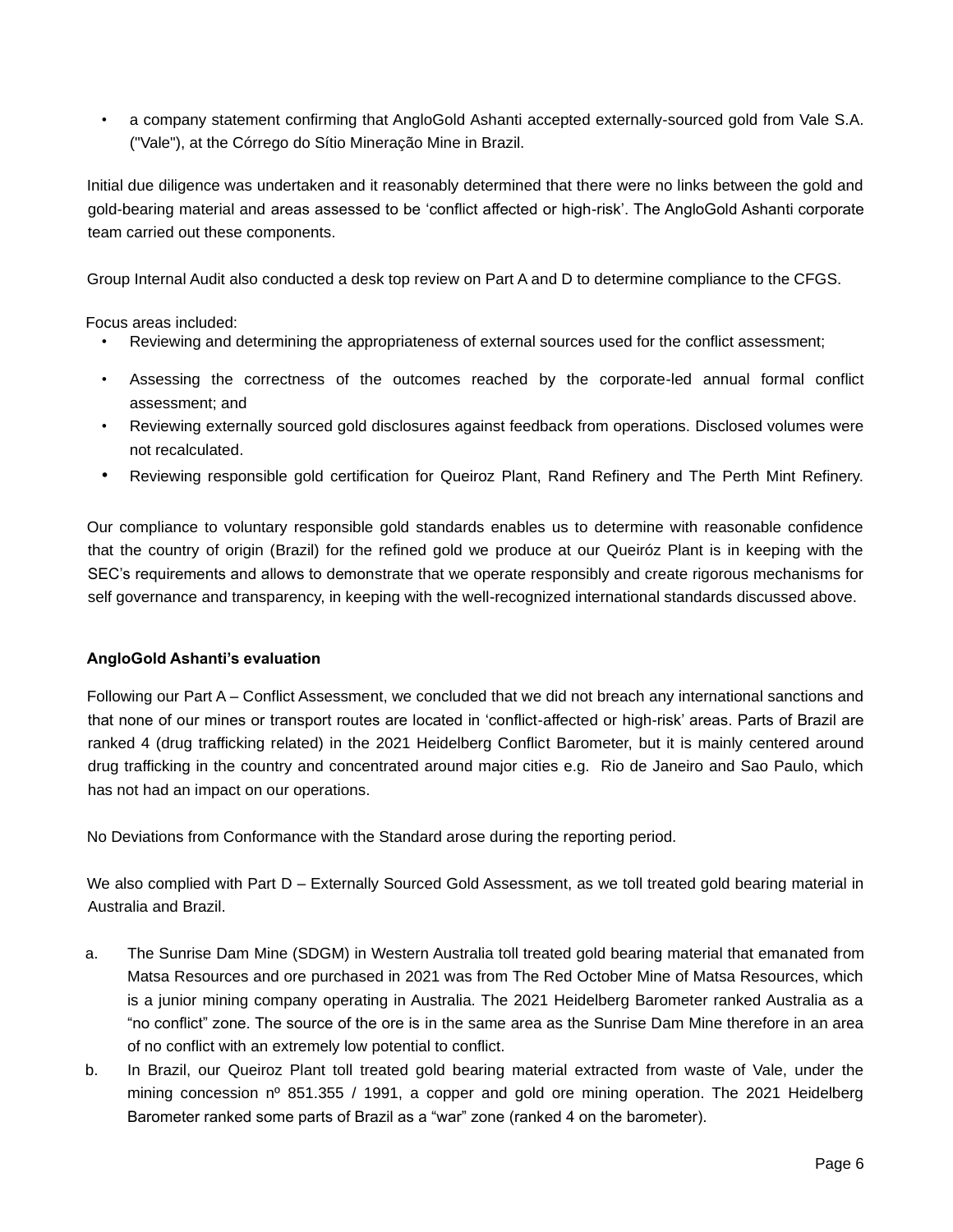c. However, Vale is in close proximity to our Brazil operations that are situated in an area ranked as a "violent crisis" zone (rated 3 on the barometer), mainly centered around drug trafficking in the country and no impact to our operations.

Appropriate management statement of conformance processes are in place, as required by Part E, evidenced by the certification of the respective refineries we deal with.

No Deviations from Conformance with the Standard arose during the reporting period.

In conclusion, AngloGold Ashanti was in conformance with the criteria set out in the CFGS for the reporting year ended 31 December 2021, except for the requirement for independent assurance. A decision made to undertake the external assurance of the report in 2021 did not materialize due to the COVID-19 pandemic but is expected to be part of the implementation process for the Responsible Gold Mining Principles. This decision is in line with our public commitment to fully comply with these principles by 2022 and available on https://www.agareports.com/21/, which is mandatory to all member companies.

## **CONCLUSION**

AngloGold Ashanti conducted a reasonable country-of-origin determination as set out above and concluded that no gold used in the manufacturing process at the Queiróz Plant was sourced from the Democratic Republic of Congo or its adjoining countries.